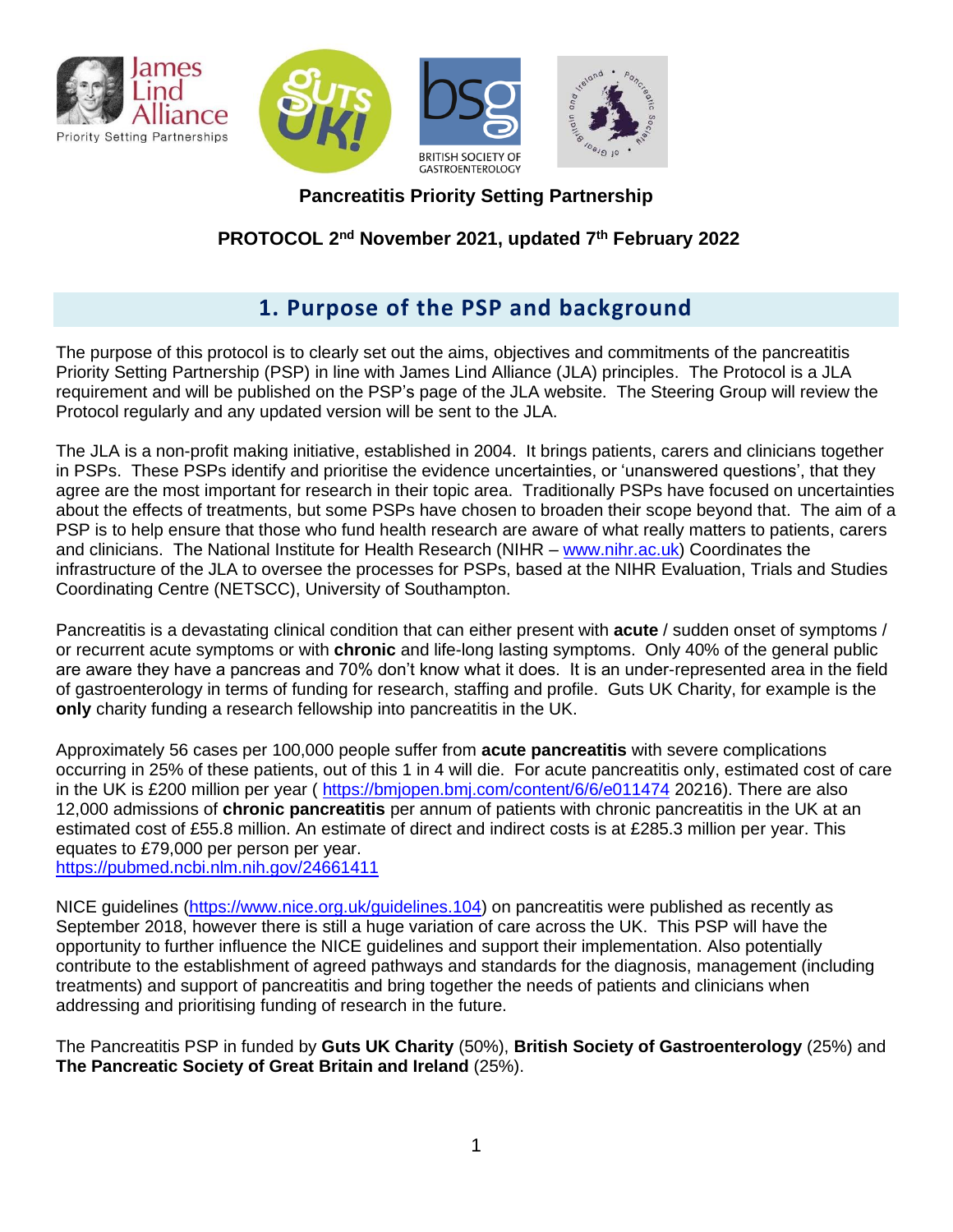# 2. Aims, objectives and scope of the PSP

The scope of the pancreatitis PSP will bring together patients, carers, charities and health care professionals based in the UK and Ireland to identify and prioritise gaps in evidence in the causes, diagnosis, treatment, management and support of patients with pancreatitis.

The objectives of the PSP are to:

- work with patients (adults and young people aged 11+), carers and health care professionals to identify uncertainties about the diagnosis, treatment, management and support for people with pancreatitis.
- to agree by consensus a prioritised list of those uncertainties, for research
- to publicise the results of the PSP and process
- to take the results to NICE and research commissioning bodies to be considered for funding.

## **Inclusion criteria:**

- **Causes** (eg of idiopathic and recurrent acute pancreatitis)
- **Diagnosis** (symptom recognition, early diagnosis)
- **Treatment** (acute and on-going including prevention)
- **Management** (managing risks and complications **throughout the life-course of pancreatitis** eg comorbidities, pregnancy, life changes etc.) and
- **Support** (e.g education, advice, peer support and care) of pancreatitis.
- Patients (adults and young people aged 11+) living with pancreatitis in UK or Ireland with acute, recurrent acute and chronic.
- Carers of either patients who are currently living with pancreatitis or those who have lost a relative or friend to a diagnosis of pancreatitis in UK or Ireland
- Healthcare professionals including surgeons, consultants, allied health professionals (AHP), endoscopists working in UK and Ireland

## **Exclusion criteria:**

It is recognised that international participants may respond to the surveys in which case their priorities will be separated and shared with their relevant overseas groups.

# 3. The Steering Group

The Steering Group includes membership of patients and carers and clinicians as individuals or representatives from a relevant group.

The pancreatitis PSP will be led and managed by a Steering Group involving the following:

### **Patient and carer representative/s:**

| Vishnu Aggarwal   | Patient |
|-------------------|---------|
| <b>Mark Batey</b> | Patient |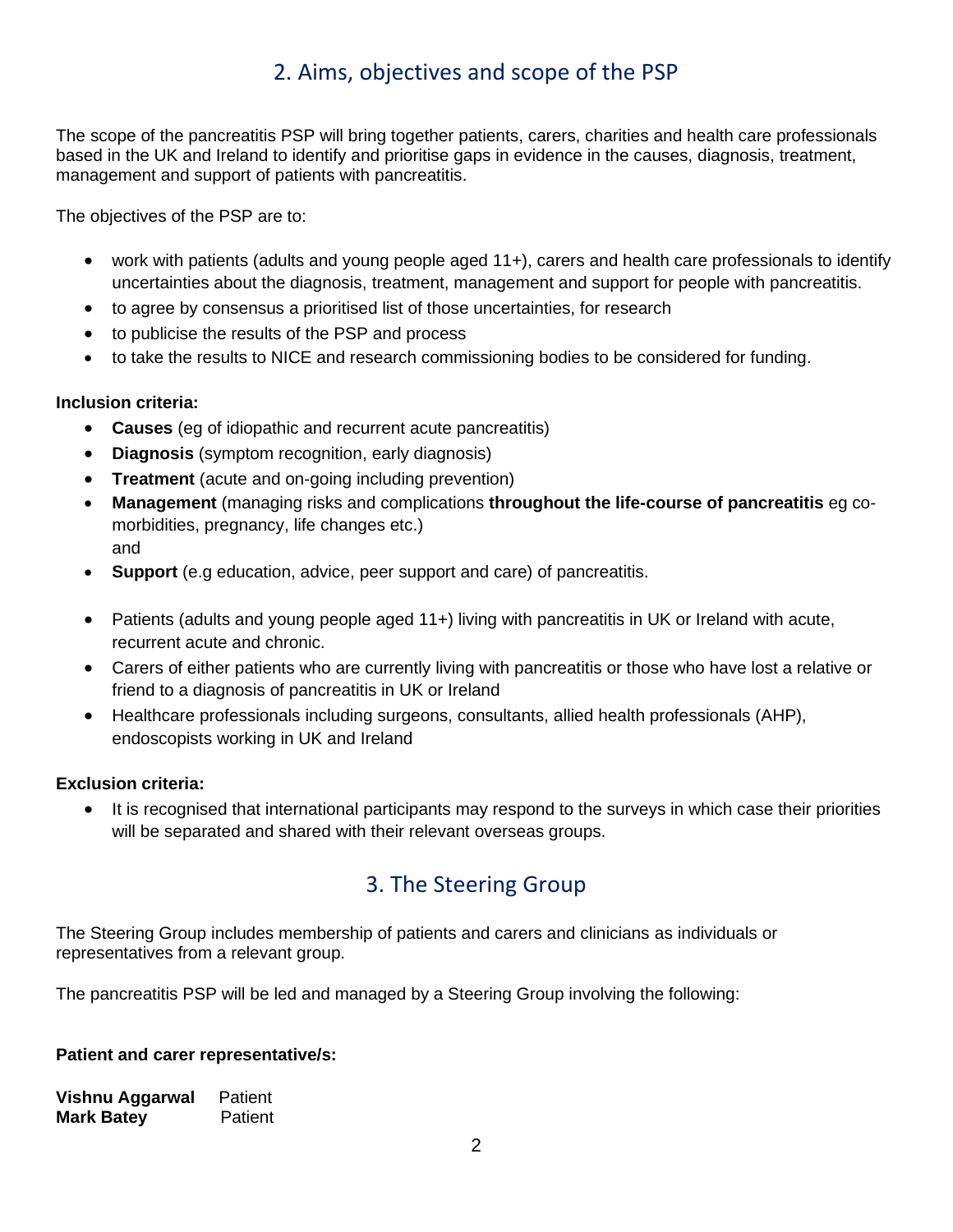**Kirsty Donaldson** Patient **David Hawkins** Carer **Amy Lucas** Patient **George Rawlins** Patient **Ian Scott** Patient **Katie Ward** Carer

### **Clinical representative/s:**

**Dr Tassos Grammatikopulos** – Consultant in Paediatric Hepatology & Honorary Senior Lecturer, Paediatric HPB and nutrition, BSPGHAN

**Professor Andrew Hopper** – Gastroenterology Consultant and Honorary Professor at Sheffield Teaching Hospitals and Sheffield University

**Dr John Leeds** – Consultant Gastroenterologist Pancreaticobiliary Physician, Honorary Clinical Senior Lecturer

**Dr Vikramjit Mitra** – PSP Clinical Lead, Consultant Gastroenterologist, Chair BSG Pan CRG (Chronic pancreatitis) Honorary Senior Clinical Lecturer

**Professor Damian Mole** – 1117 Chair in Surgery, MRC Senior Clinical Fellow, Honorary Consultant Liver Pancreas and Biliary Surgeon, Centre for Inflammation Research, Clinical Surgery, University of Edinburgh **Stacey Munnelly** – Advanced Nurse Practitioner, Gastroenterology + GI Medicine & surgery, Lecturer Practitioner Salford University

**Mary Phillips** – Specialist Dietitian (Hepato-pancreatico-biliary surgery), Team lead: ICU, NST and HPB **Dietetics** 

**Professor Barbara Ryan** – Consultant Gastroenterologist, Clinical Professor of Gastroenterology, PSGBI

### **Project Team**

**Julie Harrington** – PSP Lead - Guts UK Charity, CEO **Dr Vikramjit Mitra** - PSP Clinical Lead **Helen West** – PSP Coordinator – Guts UK Charity, Public Patient Involvement and Engagement Officer **Maryrose Tarpey** - James Lind Alliance Adviser and Chair of the Steering Group **Kristina Staley-** Information Specialist

The Steering Group will agree the resources, including time and expertise that they will be able to contribute to each stage of the process, with input and advice from the JLA.

## 4. Partners

Organisations and individuals will be invited to be involved with the PSP as partners. Partners are organisations, groups or individuals who will commit to supporting the PSP, promoting the process and encouraging their represented groups or members to participate.

Charities and others involved in pancreatitis research or who advocate / provide support to patients and their families and friends will be invited to become involved in this PSP.

Partners represent the following groups:

- people who have had pancreatitis.
- carers of people who have had pancreatitis.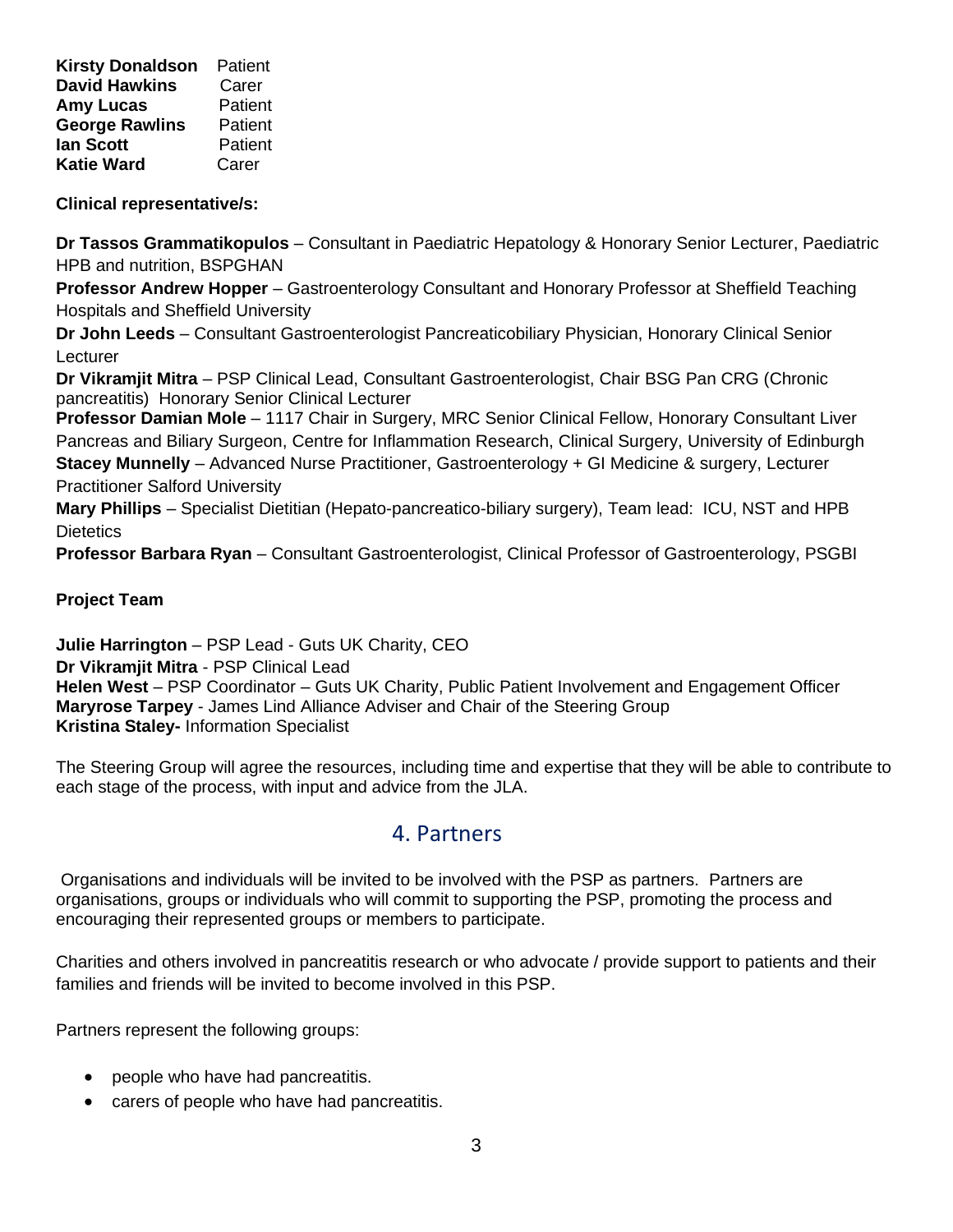• health and social care professionals - with experience of pancreatitis.

#### **Exclusion criteria**

Some organisations may be judged by the JLA or the Steering Group to have conflicts of interest. These may be perceived to potentially cause unacceptable bias as a member of the Steering Group. As this is likely to affect the ultimate findings of the PSP, those organisations will not be invited to participate. It is possible, however, that interested parties may participate in a purely observational capacity when the Steering Group considers it may be helpful.

# **5. The methods the PSP will use**

This section describes a schedule of proposed steps through which the PSP aims to meet its objectives. The process is iterative and dependent on the active participation and contribution of different groups. The methods used in any step will be agreed through consultation between the Steering Group members, guided by the PSP's aims and objectives. More details of the method are in the Guidebook section of the JLA website at [www.jla.nihr.ac.uk](http://www.jla.nihr.ac.uk/) where examples of the work of other JLA PSPs can be seen.

#### **Step 1: Identification and invitation of potential partners**

Potential partner organisations will be identified through a process of peer knowledge and consultation, through the Steering Group members' networks. Potential partners will be contacted and informed of the establishment and aims of the pancreatitis PSP.

#### **Step 2: Awareness raising**

PSPs will need to raise awareness of their proposed activity among their patient, carer and clinician communities, in order to secure support and participation. Depending on budget, this may be done by a faceto-face meeting, or there may be other ways in which the process can be launched, e.g. via social media. It may be carried out as part of steps 1 and/or 3. The Steering Group should advise on when to do this. Awareness raising has several key objectives:

- to present the proposed plan for the PSP
- to generate support for the process
- to encourage participation in the process
- to initiate discussion, answer questions and address concerns.

#### **Step 3: Identifying evidence uncertainties**

The pancreatitis PSP will carry out a consultation to gather uncertainties from patients, family/carers, charities and clinicians. A period of 12-18 months will be given to complete this exercise (which may be revised by the Steering Group if required).

Existing sources of evidence uncertainties may also be searched.

#### **Step 4: Refining questions and uncertainties**

The consultation process will produce 'raw' questions and comments indicating patients', carers and clinicians' areas of uncertainty. These raw questions will be categorised and refined by Kristina Staley Information Specialist into summary questions which are clear, addressable by research, and understandable to all.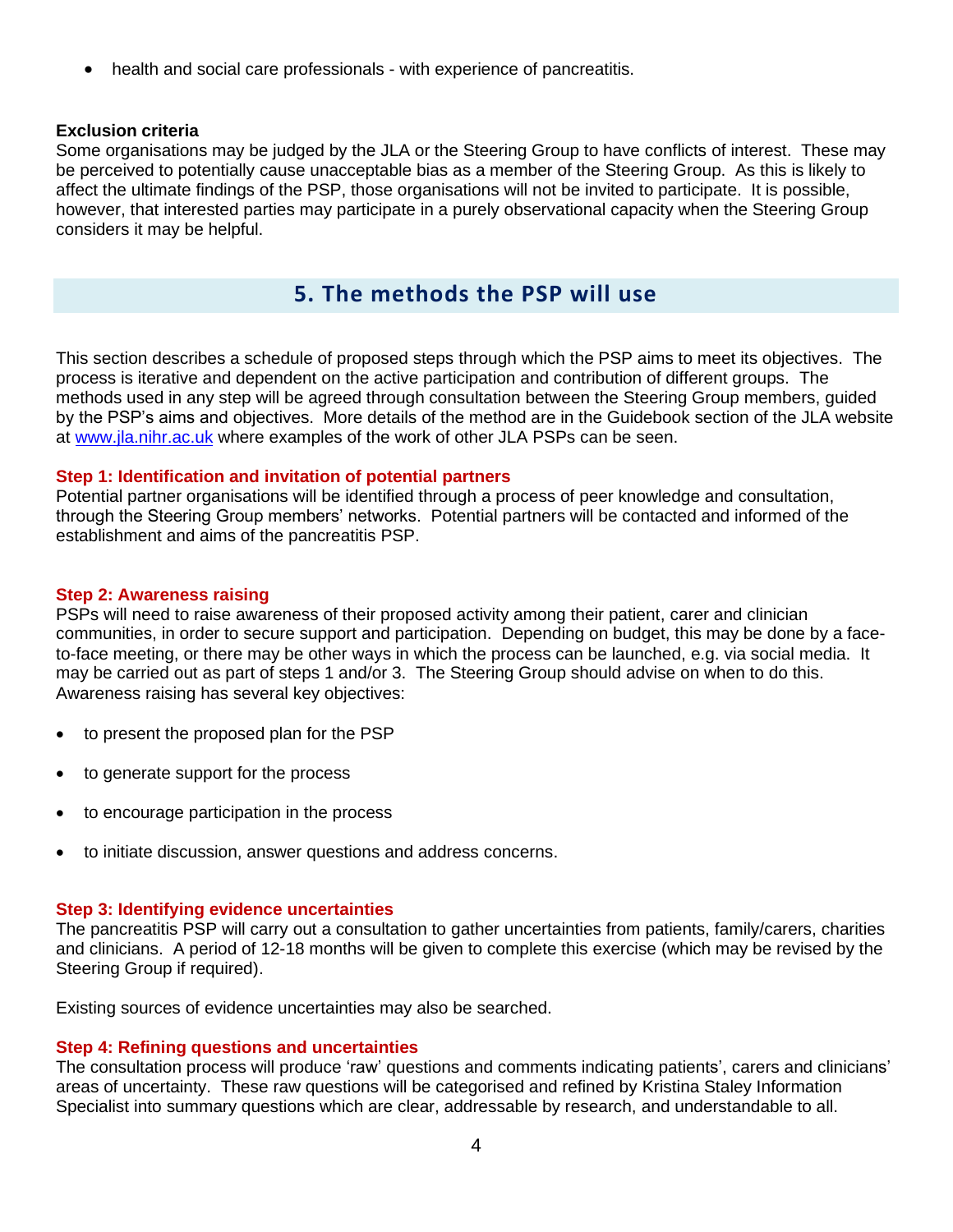Similar or duplicate questions will be combined where appropriate. Out-of-scope and 'answered' submissions will be compiled separately. The Steering Group will have oversight of this process to ensure that the raw data is being interpreted appropriately and that the summary questions are being worded in a way that is understandable to all audiences. The JLA Adviser will observe to ensure accountability and transparency.

This will result in a long list of in-scope summary questions. These are not research questions and to try and word them as such may make them too technical for a non-research audience. They will be framed as researchable questions that capture the themes and topics that people have suggested.

The summary questions will then be checked against evidence to determine whether they have already been answered by research. This will be done by Kristina Staley Information Specialist. The PSP will complete the JLA Question Verification Form, which clearly describes the process used to verify the uncertainty of the questions, before starting prioritisation. The Question Verification Form includes details of the types and sources of evidence used to check uncertainty. The Question Verification Form should be published on the JLA website as soon as it has been agreed to enable researchers and other stakeholders to understand how the PSP has decided that its questions are unanswered, and any limitations of this.

Questions that are not adequately addressed by previous research will be collated and recorded on a standard JLA template by Kristina Staley Information Specialist. This will show the checking undertaken to make sure that the uncertainties have not already been answered. The data should be submitted to the JLA for publication on its website on completion of the priority setting exercise, taking into account any changes made at the final workshop, in order to ensure that PSP results are publicly available.

The Steering Group will also consider how it will deal with submitted questions that have been answered, and questions that are out of scope.

### **Step 5: Prioritisation – interim and final stages**

The aim of the final stage of the priority setting process is to prioritise through consensus the identified uncertainties about pancreatitis. This will involve input from patients, carers and clinicians. The JLA encourages PSPs to involve as wide a range of people as possible, including those who did and did not contribute to the first consultation. There are usually two stages of prioritisation.

Interim prioritisation is the stage where the long list of questions is reduced to a shorter list that can be taken to the final priority setting workshop. This is aimed at a wide audience and is done using similar methods to the first consultation. In addition, with the JLA's guidance, the Steering Group will agree the method and consider how best to reach and engage young people (aged 11+) and adult patients, carers/family and clinicians in the process. The most highly ranked questions (around 25) will be taken to a final priority setting workshop. Where the interim prioritisation does not produce a clear ranking or cut off point, the Steering Group will decide which questions are taken forwards to the final prioritisation.

The final priority setting stage is generally a one-day workshop facilitated by the JLA. With guidance from the JLA and input from the Steering Group, up to 30 patients, carers and clinicians will be recruited to participate in a day of discussion and ranking, to determine the top 10 questions for research. All participants will declare their interests. The Steering Group will advise on any adaptations needed to ensure that the process is inclusive and accessible.

# **6. Dissemination of results**

The Steering Group will identify audiences with which it wants to engage when disseminating the results of the priority setting process, such as researchers, funders and the patient and clinical communities. They will need to determine how best to communicate the results and who will take responsibility for this. Previous PSPs' outputs have included academic papers, lay reports, infographics, conference presentations and videos for social media.